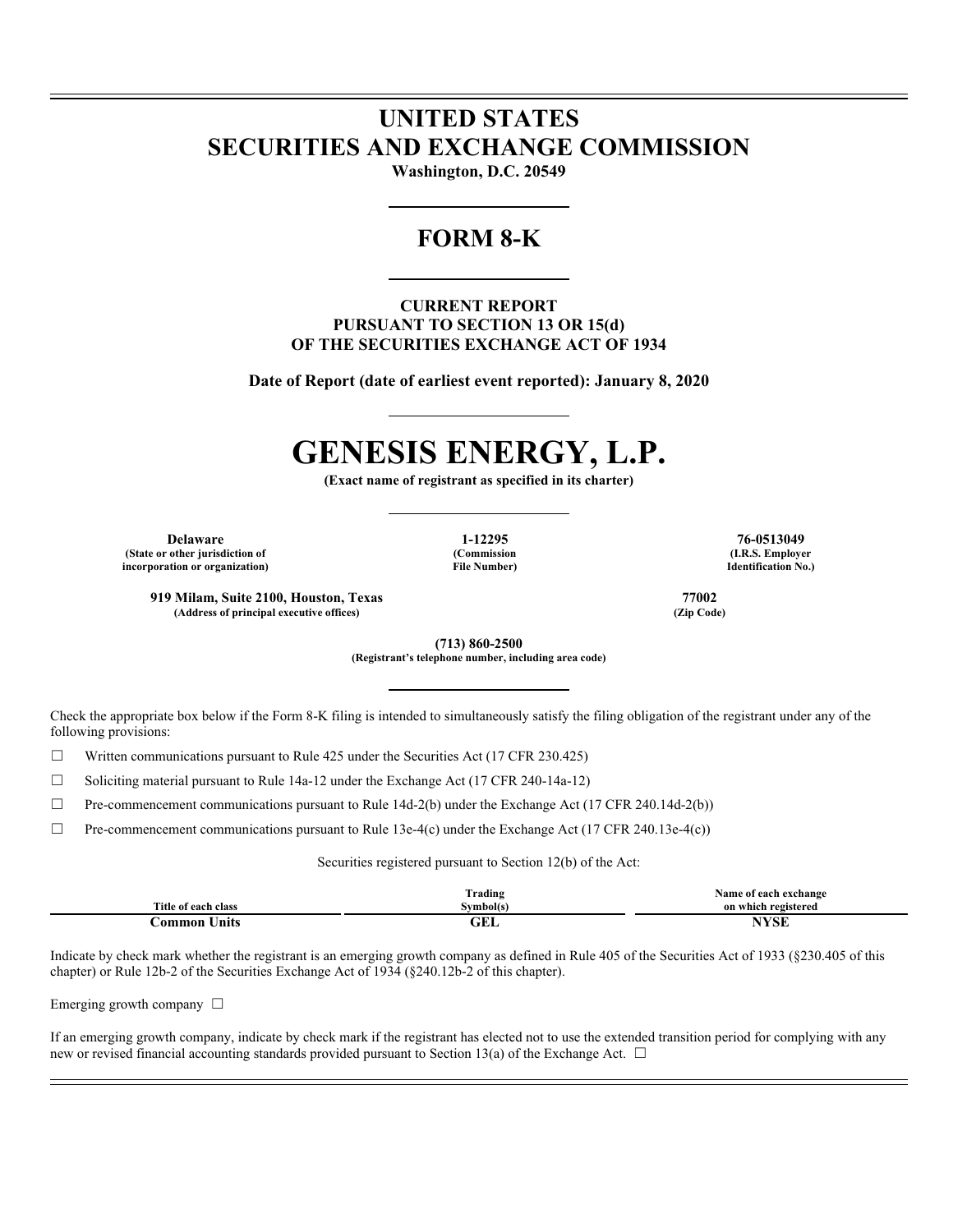#### **Item 7.01. Regulation FD Disclosure.**

On January 8, 2020, Genesis Energy, L.P. ("*Genesis*") issued a press release announcing the commencement of a cash tender offer for any and all of the \$750,000,000 aggregate principal amount outstanding of the 6.750% senior notes due 2022 issued by Genesis and Genesis Energy Finance Corporation, as co-issuer. The tender offer is subject to the terms and conditions set forth in the Offer to Purchase, dated January 8, 2020, and the related Letter of Transmittal and Notice of Guaranteed Delivery. A copy of the press release is furnished as Exhibit 99.1 to this Current Report on Form 8-K.

In accordance with General Instruction B.2 of Form 8-K, the information in Item 7.01 and the press release is deemed to be "furnished" and shall not be deemed "filed" for the purpose of Section 18 of the Securities Exchange Act of 1934, as amended (the "*Exchange Act*"), or otherwise subject to the liabilities of that section, nor shall such information and the Exhibit be deemed incorporated by reference into any filing under the Securities Act of 1933, as amended, or the Exchange Act.

#### **Item 9.01. Financial Statements and Exhibits.**

(d) *Exhibits*

| Exhibit<br><b>Number</b> | Description                                                                                               |
|--------------------------|-----------------------------------------------------------------------------------------------------------|
| 99.1                     | Press release dated January 8, 2020.                                                                      |
| 104                      | Cover Page Interactive Data File (the cover page XBRL tags are embedded within the Inline XBRL document). |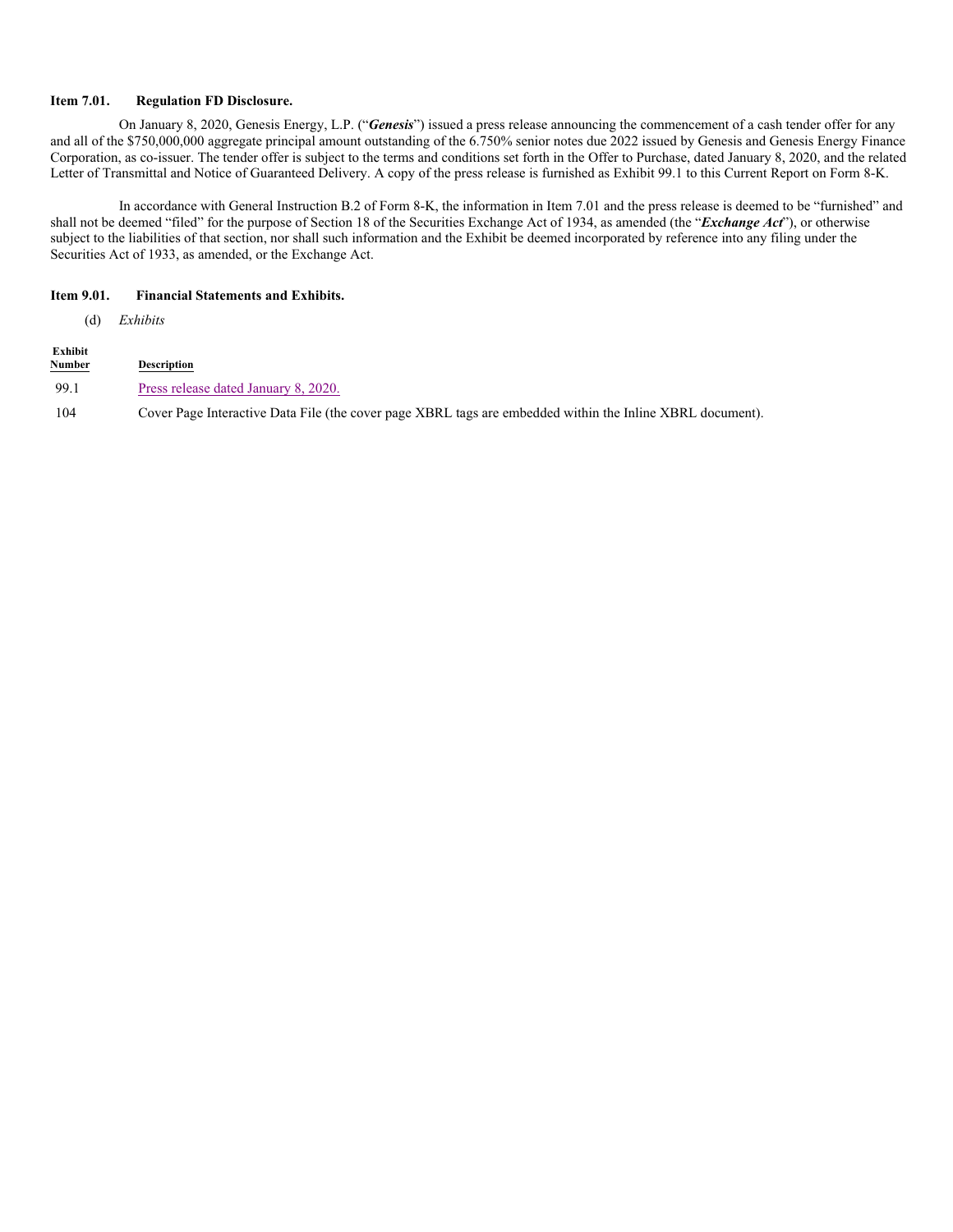#### **SIGNATURES**

Pursuant to the requirements of the Securities Exchange Act of 1934, the Registrant has duly caused this report to be signed on its behalf by the undersigned hereunto duly authorized.

> GENESIS ENERGY, L.P. (A Delaware Limited Partnership)

By: GENESIS ENERGY, LLC, as General Partner

Date: January 9, 2020 By: /s/ Robert V. Deere

Robert V. Deere Chief Financial Officer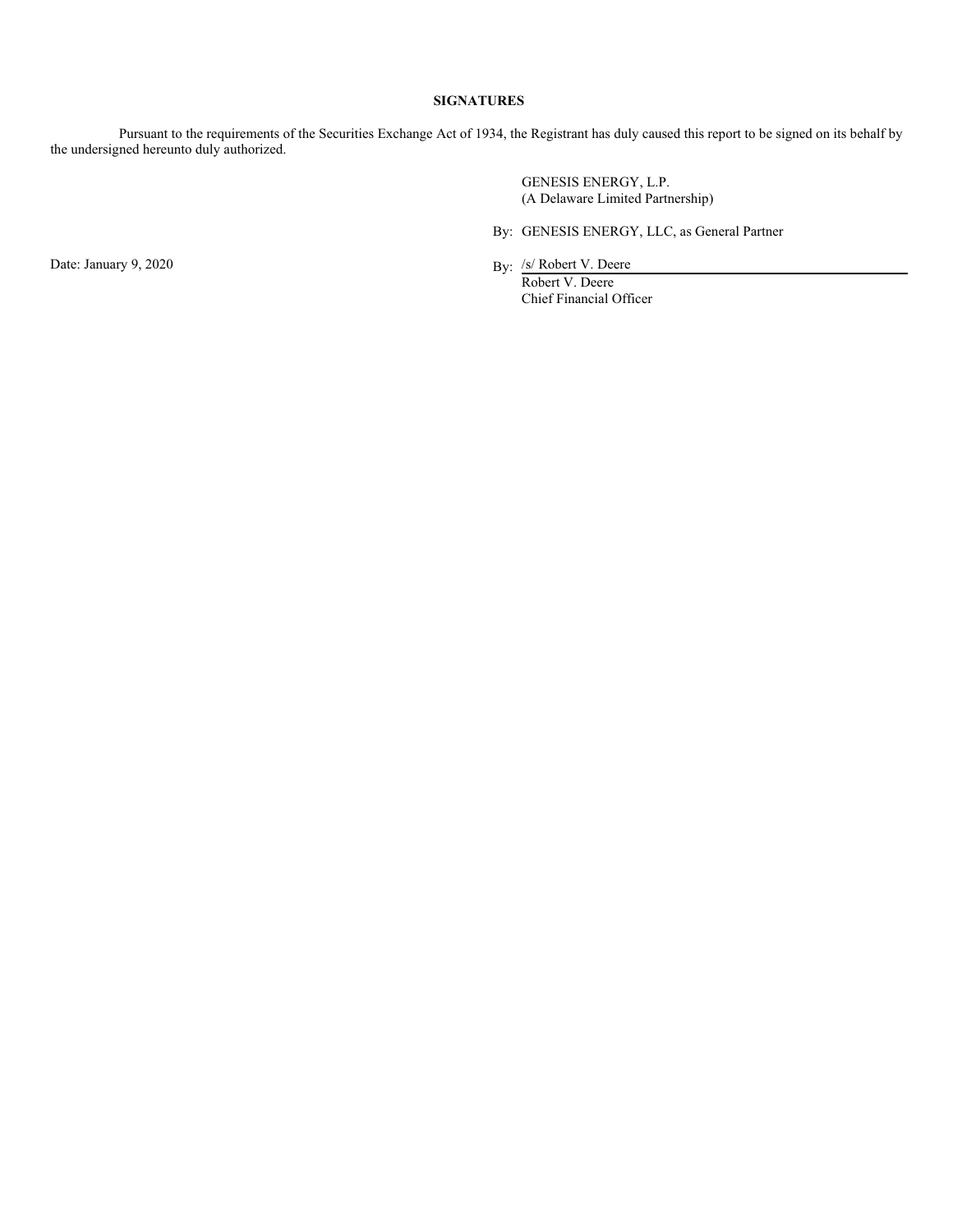#### **Genesis Energy, L.P. Announces Tender Offer for Any and All of Aggregate Principal Amount of Its 6.750% Senior Notes Due 2022**

HOUSTON — (BUSINESS WIRE) — Genesis Energy, L.P. (NYSE: GEL) today announced the commencement of a cash tender offer to purchase any and all of the outstanding aggregate principal amount of the 6.750% senior unsecured notes due 2022 that we co-issued with our subsidiary, Genesis Energy Finance Corporation. As of January 8, 2020, \$750,000,000 aggregate principal amount of the notes were outstanding. The tender offer is being made pursuant to an offer to purchase and a related letter of transmittal, each dated as of January 8, 2020, and notice of guaranteed delivery. The tender offer will expire at 5:00 p.m., New York City time, on January 15, 2020, unless extended (the "Expiration Time"). Settlement is expected to occur on January 16, 2020.

Holders of notes that are validly tendered and accepted at or prior to the Expiration Time will receive in cash the total consideration of \$1,019.88 per \$1,000 principal amount of notes, plus any accrued and unpaid interest up to, but not including, the settlement date.

The settlement date will occur after the interest payment record date falling on January 15, 2020, but before the relevant interest payment date falling on February 1, 2020. Holders who tender notes that they held on the January 15, 2020 record date and which are accepted for purchase pursuant to the tender offer will not receive any accrued and unpaid interest on such notes on the February 1, 2020 interest payment date, but instead will receive such interest on the settlement date.

The tender offer is contingent upon, among other things, our successful completion of one or more debt financing transactions, including potential debt securities offerings, in an amount sufficient to fund the purchase of validly tendered notes accepted for purchase in the tender offer and to pay all fees and expenses associated with such financing and the tender offer. The tender offer is not conditioned on any minimum amount of notes being tendered. We may amend, extend or terminate the tender offer in our sole discretion.

Tendered notes may be withdrawn at any time prior to the Expiration Time. This press release is neither an offer to purchase nor a solicitation of an offer to sell any notes. The tender offer is being made pursuant to the terms and conditions contained in the offer to purchase, the related letter of transmittal and the notice of guaranteed delivery, copies of which may be obtained from D. F. King & Co., Inc., the information agent and tender agent for the tender offer, by telephone at (877) 536-1556 (toll-free) or, for banks and brokers, at (212) 269-5550 (Banks and Brokers Only) or in writing at D. F. King & Co., Inc., 48 Wall Street, 22nd Floor, New York, New York 10005, Attention: Andrew Beck, or by email at genesis@dfking.com. We may amend, extend or terminate the tender offer in our sole discretion. Persons with questions regarding the tender offer should contact the dealer manager, BMO Capital Markets by telephone at (833) 418-0762 (U.S. toll-free) or (212) 702-1840.

Copies of the offer to purchase, the related letter of transmittal and the notice of guaranteed delivery are also available at the following web address: www.dfking.com/genesis.

Genesis Energy, L.P. is a diversified midstream energy master limited partnership headquartered in Houston, Texas. Genesis' operations include offshore pipeline transportation, sodium minerals